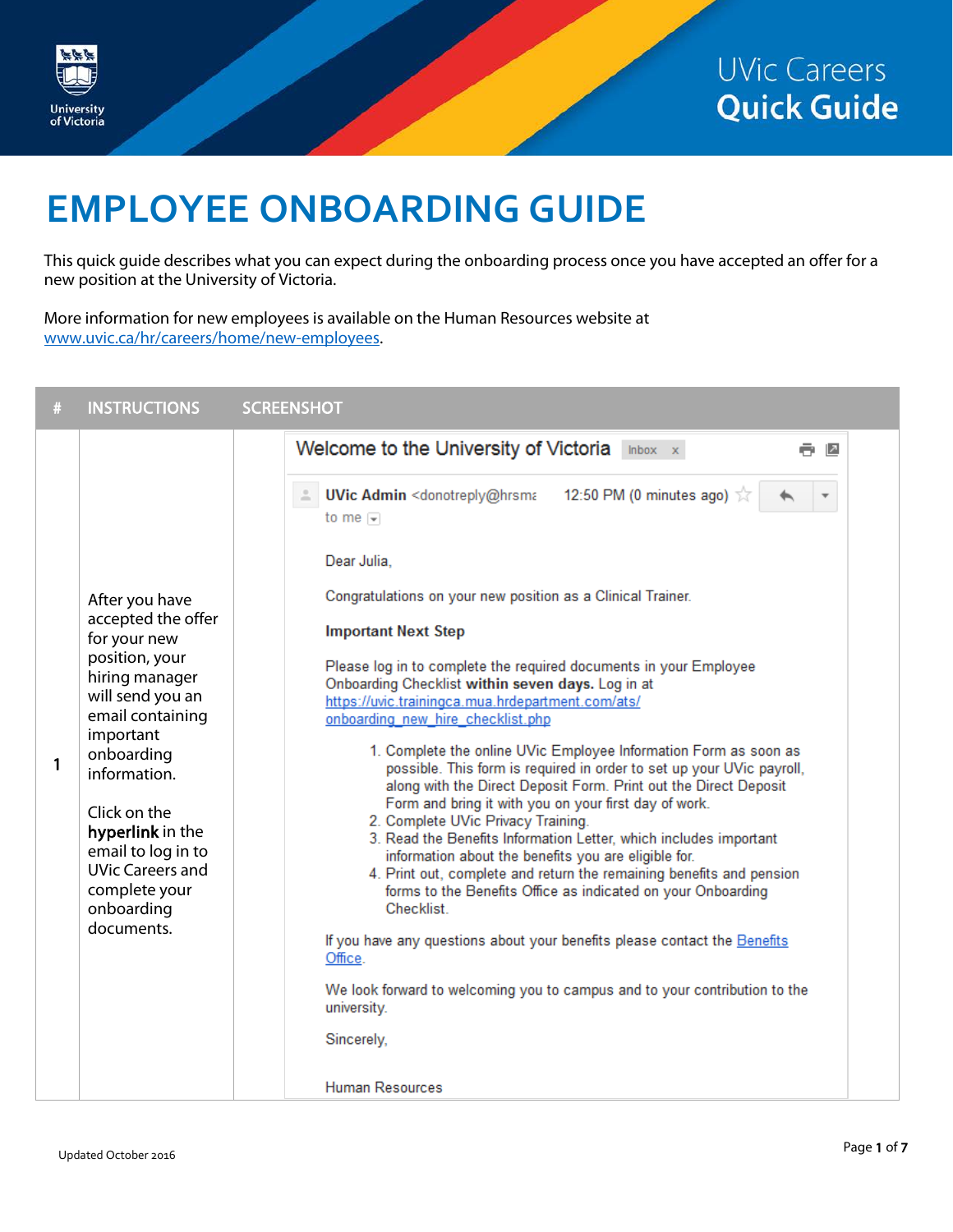| <b>INSTRUCTIONS</b>                                                                                                                                                                                                                                                                                                                                                                                                                                                                 | <b>SCREENSHOT</b>                                                                                                                                                                                                                                                                                                                                                                                                                                                                                                                                                                                                                                                                                                                                                                                                                                                                                                                                                                                                                                                                                                                                                                                                            |                                                                                                                                                                                                                                                                                                                                                                                                                                                                                                       |
|-------------------------------------------------------------------------------------------------------------------------------------------------------------------------------------------------------------------------------------------------------------------------------------------------------------------------------------------------------------------------------------------------------------------------------------------------------------------------------------|------------------------------------------------------------------------------------------------------------------------------------------------------------------------------------------------------------------------------------------------------------------------------------------------------------------------------------------------------------------------------------------------------------------------------------------------------------------------------------------------------------------------------------------------------------------------------------------------------------------------------------------------------------------------------------------------------------------------------------------------------------------------------------------------------------------------------------------------------------------------------------------------------------------------------------------------------------------------------------------------------------------------------------------------------------------------------------------------------------------------------------------------------------------------------------------------------------------------------|-------------------------------------------------------------------------------------------------------------------------------------------------------------------------------------------------------------------------------------------------------------------------------------------------------------------------------------------------------------------------------------------------------------------------------------------------------------------------------------------------------|
| If you are a current<br>UVic employee,<br>click on the 'sign in<br>to UVic Careers'<br>hyperlink. Enter<br>your Netlink ID and<br>password on the<br>Sign in to UVic<br>page (unless you<br>have already<br>signed in).<br>If you are a new<br>UVic employee,<br>enter the user<br>email and<br>password that you<br>used to set up your<br><b>UVic Careers</b><br>account in the<br>fields. Choose the<br>Login button to go<br>to the <b>Employee</b><br>Onboarding<br>Checklist. | <b>UVic Careers</b>                                                                                                                                                                                                                                                                                                                                                                                                                                                                                                                                                                                                                                                                                                                                                                                                                                                                                                                                                                                                                                                                                                                                                                                                          | Help on this Page                                                                                                                                                                                                                                                                                                                                                                                                                                                                                     |
|                                                                                                                                                                                                                                                                                                                                                                                                                                                                                     | · Submit a Résumé/CV Profile before<br>applying<br>· Maintain an up-to-date Résumé/CV<br>. Create job search agents that will do the<br>searching for you<br>and much more<br>Create new account if you are not a current UVic<br>employee                                                                                                                                                                                                                                                                                                                                                                                                                                                                                                                                                                                                                                                                                                                                                                                                                                                                                                                                                                                   | <b>Returning User</b><br><b>Current UVic Employee Login</b><br>If you are a current UVic employee, click on<br>the blue button below and sign in using your<br>NetLink ID.<br>Sign in to UVic<br><b>Non UVic Employee Login</b><br>If you are not currently a UVic employee, but<br>you have already created a UVic Careers<br>account, log in using your email address.<br><b>User email</b><br><b>Password</b><br>Login<br>Email/Username and password are case sensitive.<br>Forgot your password? |
| Read the onscreen<br>instructions<br>carefully.<br><b>Current and new</b><br>employees:<br>Complete the<br><b>Dynamic Forms at</b><br>the bottom of the<br>screen first.                                                                                                                                                                                                                                                                                                            | <b>Employee Onboarding Checklist</b><br>Welcome, Julia<br>. Complete the dynamic forms: UVic Employee Information Form and Privacy Training. These are required for both new and continuing empo<br>. As you complete and sign each document, $a \nless w$ will be displayed in the Completed column.<br>. Download the documents in the Documents section. Fill in, print and return these documents to the UVic Benefits Office.<br>. Some browsers may prevent you from viewing a document online. Please download and save the document to view it.<br>. Acknowledge receipt of documents online where requested.<br>For more information click the Help icon at the top of the screen.<br><b>Documents</b><br>Fill out, download, print and return the following forms to the UVic Benefits Office:<br>Completed<br>CUPE 951 Dues<br><b>Direct Deposit</b><br><b>Extended Health</b><br><b>Medical Services Plan</b><br>REG PEA BENEFITS INFORMATION: READ FIRST<br>TERM 917-951-E BENEFITS INFORMATION: READ FIRST<br><b>Dynamic Forms</b><br>Complete online/view and electronically sign off that you have completed the following:<br>Completed<br><b>Privacy Training</b><br><b>UVic Employee Information Form</b> |                                                                                                                                                                                                                                                                                                                                                                                                                                                                                                       |
|                                                                                                                                                                                                                                                                                                                                                                                                                                                                                     |                                                                                                                                                                                                                                                                                                                                                                                                                                                                                                                                                                                                                                                                                                                                                                                                                                                                                                                                                                                                                                                                                                                                                                                                                              | Page 2 of 7                                                                                                                                                                                                                                                                                                                                                                                                                                                                                           |
|                                                                                                                                                                                                                                                                                                                                                                                                                                                                                     | Updated October 2016                                                                                                                                                                                                                                                                                                                                                                                                                                                                                                                                                                                                                                                                                                                                                                                                                                                                                                                                                                                                                                                                                                                                                                                                         | <b>First Time User?</b>                                                                                                                                                                                                                                                                                                                                                                                                                                                                               |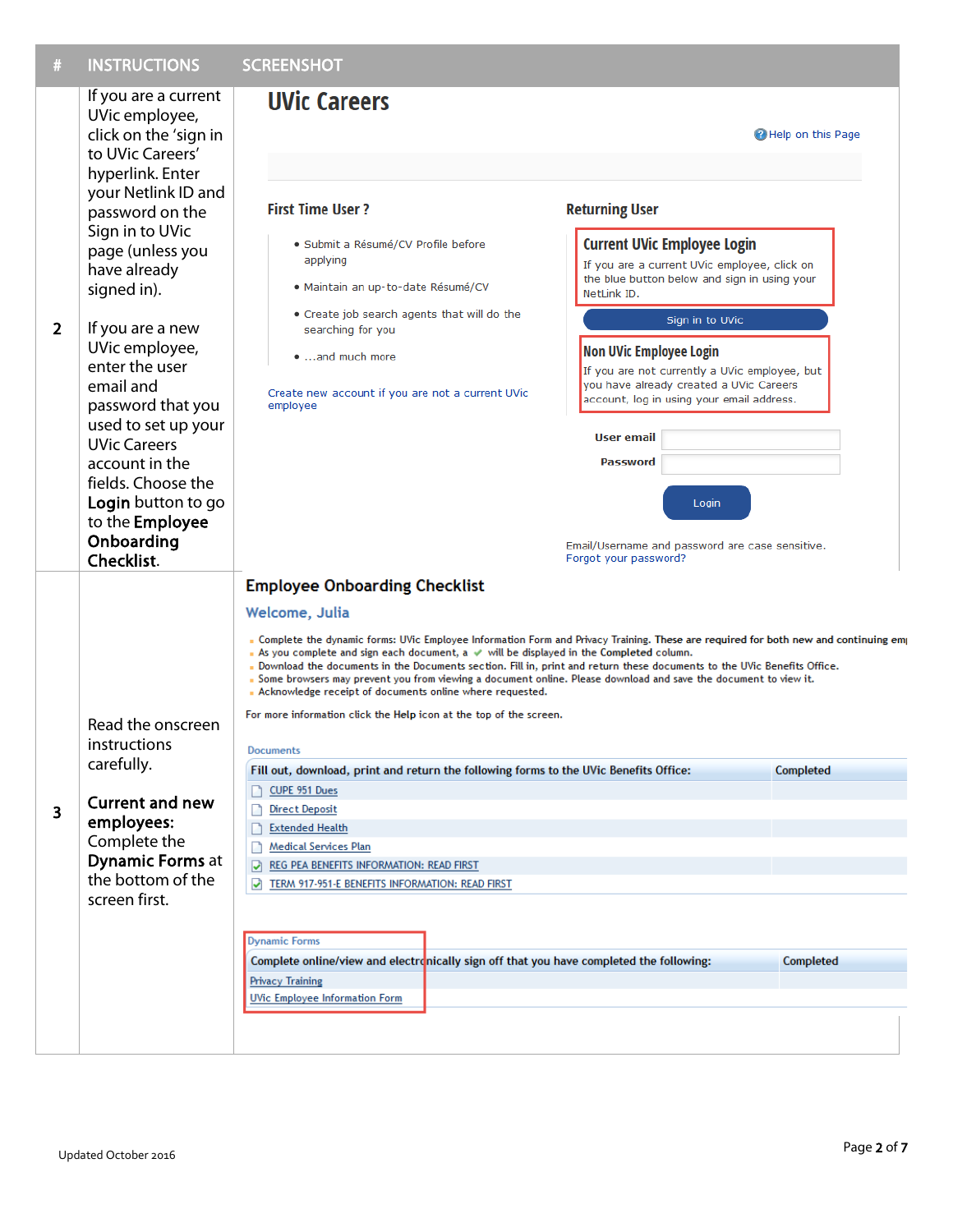| # | <b>INSTRUCTIONS</b>                                           | <b>SCREENSHOT</b>                                     |                    |                      |
|---|---------------------------------------------------------------|-------------------------------------------------------|--------------------|----------------------|
|   |                                                               | <b>View Onboarding Document</b>                       |                    | Show Instructions    |
|   |                                                               | <b>View Dynamic Form</b>                              |                    |                      |
|   |                                                               | Form: UVic Employee Information Form                  |                    |                      |
|   |                                                               | <b>UVic Employee Information Form</b>                 |                    |                      |
|   |                                                               | Please provide legal name.                            |                    |                      |
|   |                                                               | First Name*                                           | Julia              |                      |
|   | The UVic Employee                                             | Last Name*                                            | Wheaton            |                      |
|   | Information Form is                                           | $SIN * (i)$                                           |                    | This is an encrypted |
|   | required in order to                                          |                                                       | field.             |                      |
| 4 | set up or update<br>your UVic payroll.                        | Date of Birth *                                       | 回                  |                      |
|   | <b>Your Social</b>                                            | Gender*                                               | $-$ Select $ \vee$ |                      |
|   | <b>Insurance Number</b><br>and date of birth are<br>required. | <b>Electronic Signature</b>                           |                    |                      |
|   |                                                               | I acknowledge the receipt of                          |                    |                      |
|   |                                                               | this document. *                                      |                    |                      |
|   |                                                               | Your Full Name (Enter your                            |                    |                      |
|   |                                                               | name exactly as it appears                            |                    |                      |
|   |                                                               | on your user profile,                                 |                    |                      |
|   |                                                               | including your middle<br>name/initial if it exists on |                    |                      |
|   |                                                               | your profile.) *                                      |                    |                      |
|   |                                                               |                                                       | Submit<br>Close    |                      |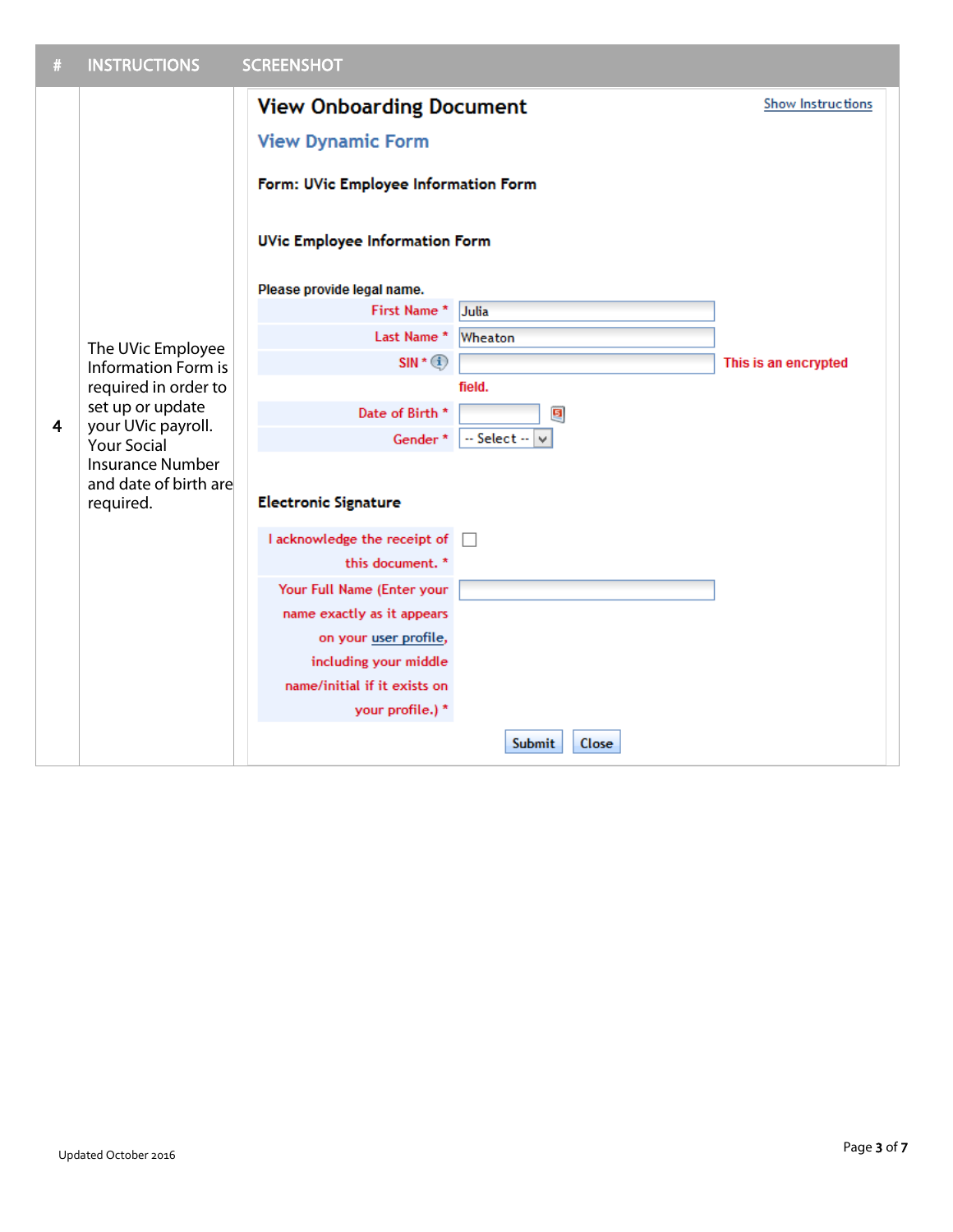| $\#$ | <b>INSTRUCTIONS</b>                                                                                                                                                                                                                                                                                                                                                                     | <b>SCREENSHOT</b>                                                                                                                                                                                                                                                                                                                                                                                                                                                                                                                                                                                                                                                                                                                                                                                                                                                       |
|------|-----------------------------------------------------------------------------------------------------------------------------------------------------------------------------------------------------------------------------------------------------------------------------------------------------------------------------------------------------------------------------------------|-------------------------------------------------------------------------------------------------------------------------------------------------------------------------------------------------------------------------------------------------------------------------------------------------------------------------------------------------------------------------------------------------------------------------------------------------------------------------------------------------------------------------------------------------------------------------------------------------------------------------------------------------------------------------------------------------------------------------------------------------------------------------------------------------------------------------------------------------------------------------|
| 5    | Sign off on the<br>form by ticking the<br>acknowledgement<br>box and typing<br>your name (as it<br>appears on your<br>user profile) in the<br>name field. Choose<br>Submit.<br>If you wish to keep<br>a printed copy of<br>each form you<br>submit, choose<br>Download<br>Document to save<br>the document to<br>your desktop.<br>Choose Go to Next<br><b>Document in</b><br>Checklist. | <b>View Onboarding Document</b><br><b>View Document</b><br>Documents: REG PEA BENEFITS INFORMATION: READ FIRST<br><b>Electronic Signature</b><br>Your Full Name (Enter your<br>name exactly as it appears<br>on your user profile,<br>including your middle<br>name/initial if it exists on<br>your profile.) *<br>* Typing your name acts as your signature. The date, time of submission and your login<br>information will be recorded when you click the "Submit" button below.<br>Show Instructions<br><b>View Onboarding Document</b><br><b>View Dynamic Form</b><br><b>Form: Privacy Training</b><br>• Thank you! The form has been successfully completed. A $\psi$ will now appear in the "Completed"<br>column on the "Employee Onboarding Checklist".<br>Select an Option Below to Continue.<br><b>Download Document</b><br>Go to Next Document in Checklist |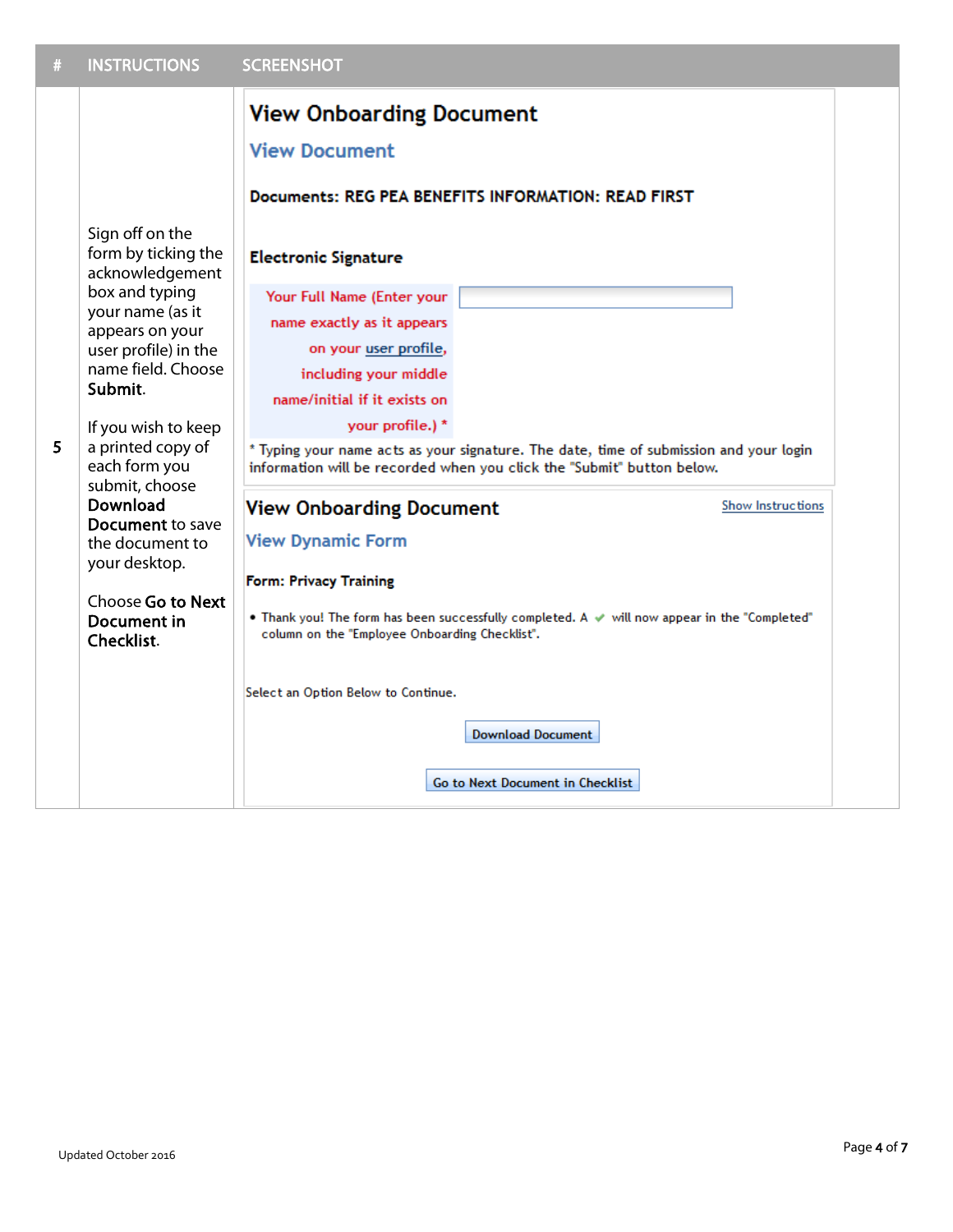|   | 11 1 J 1 1 1 0 C 1 1 U 1 1 J                                                                                                                                                                                         | JUNELI IJI IV I                                                                                                                     |                                                                                                                                                                                                                                                                                                                                                                                                                                                                                                                                                                                                                                        |                          |
|---|----------------------------------------------------------------------------------------------------------------------------------------------------------------------------------------------------------------------|-------------------------------------------------------------------------------------------------------------------------------------|----------------------------------------------------------------------------------------------------------------------------------------------------------------------------------------------------------------------------------------------------------------------------------------------------------------------------------------------------------------------------------------------------------------------------------------------------------------------------------------------------------------------------------------------------------------------------------------------------------------------------------------|--------------------------|
|   | Click on the<br>hyperlink to watch<br>the Privacy Training<br>video. Then tick the<br>boxes to<br>acknowledge that<br>you have<br>completed this<br>mandatory task.<br>Enter your user<br>name and choose<br>Submit. | <b>View Onboarding Document</b>                                                                                                     |                                                                                                                                                                                                                                                                                                                                                                                                                                                                                                                                                                                                                                        | <b>Show Instructions</b> |
|   |                                                                                                                                                                                                                      | <b>View Dynamic Form</b>                                                                                                            |                                                                                                                                                                                                                                                                                                                                                                                                                                                                                                                                                                                                                                        |                          |
|   |                                                                                                                                                                                                                      | <b>Form: Privacy Training</b>                                                                                                       |                                                                                                                                                                                                                                                                                                                                                                                                                                                                                                                                                                                                                                        |                          |
|   |                                                                                                                                                                                                                      | <b>Privacy Training</b>                                                                                                             |                                                                                                                                                                                                                                                                                                                                                                                                                                                                                                                                                                                                                                        |                          |
| 6 |                                                                                                                                                                                                                      | time to watch this video. Thank you for your cooperation.<br><b>Link to Training Video</b><br>I have viewed the training<br>video.* | As part of your orientation to the University, please take the time to watch this video for a general<br>overview of privacy, security and records management practices at UVic. This training is intended to<br>cover what new employees need to know as an introduction to privacy, records management, and<br>personal information security at UVic. If you have been recently employed at UVIC and have already<br>completed this video, please acknowledge completion on your checklist. While you may have many<br>competing demands in your first few weeks in your new job, it is expected that you will take the<br>I confirm |                          |
|   |                                                                                                                                                                                                                      | <b>Electronic Signature</b>                                                                                                         |                                                                                                                                                                                                                                                                                                                                                                                                                                                                                                                                                                                                                                        |                          |
|   |                                                                                                                                                                                                                      | I acknowledge the receipt of<br>this document. *                                                                                    |                                                                                                                                                                                                                                                                                                                                                                                                                                                                                                                                                                                                                                        |                          |
|   |                                                                                                                                                                                                                      | Your Full Name (Enter your                                                                                                          |                                                                                                                                                                                                                                                                                                                                                                                                                                                                                                                                                                                                                                        |                          |
|   |                                                                                                                                                                                                                      | name exactly as it appears                                                                                                          |                                                                                                                                                                                                                                                                                                                                                                                                                                                                                                                                                                                                                                        |                          |
|   |                                                                                                                                                                                                                      | on your user profile,                                                                                                               |                                                                                                                                                                                                                                                                                                                                                                                                                                                                                                                                                                                                                                        |                          |
|   |                                                                                                                                                                                                                      | including your middle                                                                                                               |                                                                                                                                                                                                                                                                                                                                                                                                                                                                                                                                                                                                                                        |                          |
|   |                                                                                                                                                                                                                      | name/initial if it exists on<br>your profile.) *                                                                                    |                                                                                                                                                                                                                                                                                                                                                                                                                                                                                                                                                                                                                                        |                          |
|   |                                                                                                                                                                                                                      |                                                                                                                                     | <b>Submit</b><br>Close                                                                                                                                                                                                                                                                                                                                                                                                                                                                                                                                                                                                                 |                          |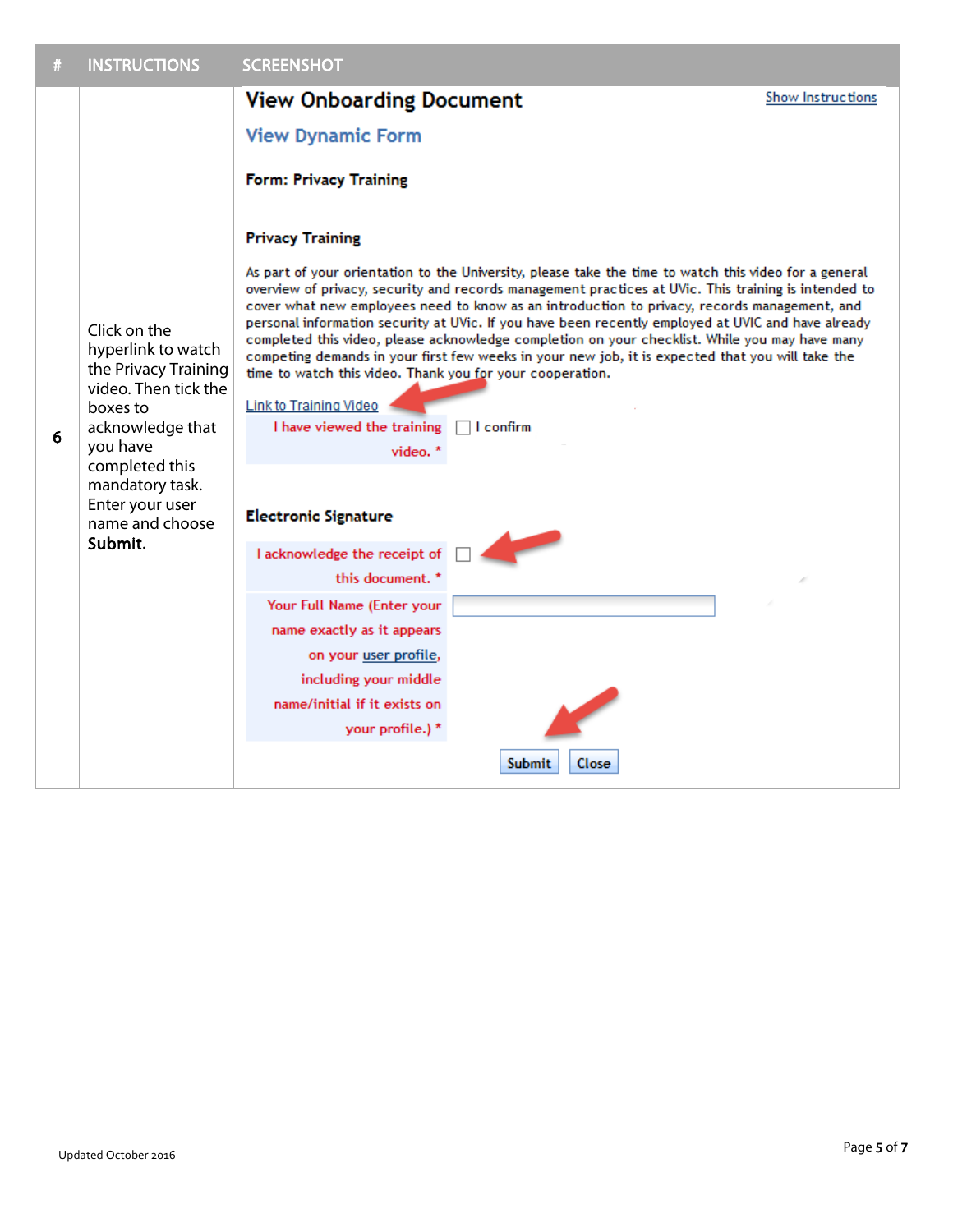| #              | <b>INSTRUCTIONS</b>                                                                                                                                                                                                                                                                                                                                                                                        | <b>SCREENSHOT</b>                                                                                                                                                                                                                                                                                                                                                                                                                                                                                                                                                                                                                                                                                                                                                                                                                                                                                                                                                                                                                                                                                                                                                                                                                                      |  |
|----------------|------------------------------------------------------------------------------------------------------------------------------------------------------------------------------------------------------------------------------------------------------------------------------------------------------------------------------------------------------------------------------------------------------------|--------------------------------------------------------------------------------------------------------------------------------------------------------------------------------------------------------------------------------------------------------------------------------------------------------------------------------------------------------------------------------------------------------------------------------------------------------------------------------------------------------------------------------------------------------------------------------------------------------------------------------------------------------------------------------------------------------------------------------------------------------------------------------------------------------------------------------------------------------------------------------------------------------------------------------------------------------------------------------------------------------------------------------------------------------------------------------------------------------------------------------------------------------------------------------------------------------------------------------------------------------|--|
| $\overline{7}$ | <b>Read the Benefits</b><br>Information Letter.<br>Enter your user<br>name to<br>acknowledge that<br>you have<br>completed this<br>step. Choose<br>Complete, print<br>and return forms<br>to Benefits Office<br>as required. You<br>may wish to print<br>and download the<br>letter for your<br>records.<br>If you have<br>questions about<br>your benefits please<br>contact the UVic<br>Benefits Office. | <b>Electronic Signature</b><br>I acknowledge the receipt of v<br>this document. *<br>Your Full Name (Enter your<br>Julia Wheaton<br>name exactly as it appears<br>on your user profile,<br>including your middle<br>name/initial if it exists on<br>your profile.) *<br><b>Submit</b><br>Close                                                                                                                                                                                                                                                                                                                                                                                                                                                                                                                                                                                                                                                                                                                                                                                                                                                                                                                                                         |  |
| 8              | Continue to open the remaining documents.<br>Current UVic employees: Print and return benefits and pensions forms as required if you have changed<br>employee groups or terms of employment.<br>New employees: Fill out, download and print all forms and return them to the Benefits Office as<br>soon as possible.                                                                                       |                                                                                                                                                                                                                                                                                                                                                                                                                                                                                                                                                                                                                                                                                                                                                                                                                                                                                                                                                                                                                                                                                                                                                                                                                                                        |  |
| 9              | As you complete<br>each document, a<br>check mark will<br>appear in the<br>Completed column<br>of the <b>Employee</b><br>Onboarding<br><b>Checklist. Your</b><br>hiring manager will<br>also be able to<br>monitor your<br>onboarding status.                                                                                                                                                              | <b>Employee Onboarding Checklist</b><br>Welcome, Julia<br>. Complete the dynamic forms: UVic Employee Information Form and Privacy Training. These are required for both new and continuing employees.<br>. As you complete and sign each document, $a \vee$ will be displayed in the Completed column.<br>. Download the documents in the Documents section. Fill in, print and return these documents to the UVic Benefits Office.<br>. Some browsers may prevent you from viewing a document online. Please download and save the document to view it.<br>. Acknowledge receipt of documents online where requested.<br>For more information click the Help icon at the top of the screen.<br><b>Documents</b><br>Fill out, download, print and return the following forms to the UVic Benefits Office:<br>Completed<br>CUPE 951 Dues<br><b>Direct Deposit</b><br><b>Extended Health</b><br><b>Medical Services Plan</b><br>REG PEA BENEFITS INFORMATION: READ FIRST<br>TERM 917-951-E BENEFITS INFORMATION: READ FIRST<br><b>Dynamic Forms</b><br>Complete online/view and electronically sign off that you have completed the following:<br>Completed<br>Privacy Training<br>(2/6/2015 by Julia Wheaton)<br><b>UVic Employee Information Form</b> |  |